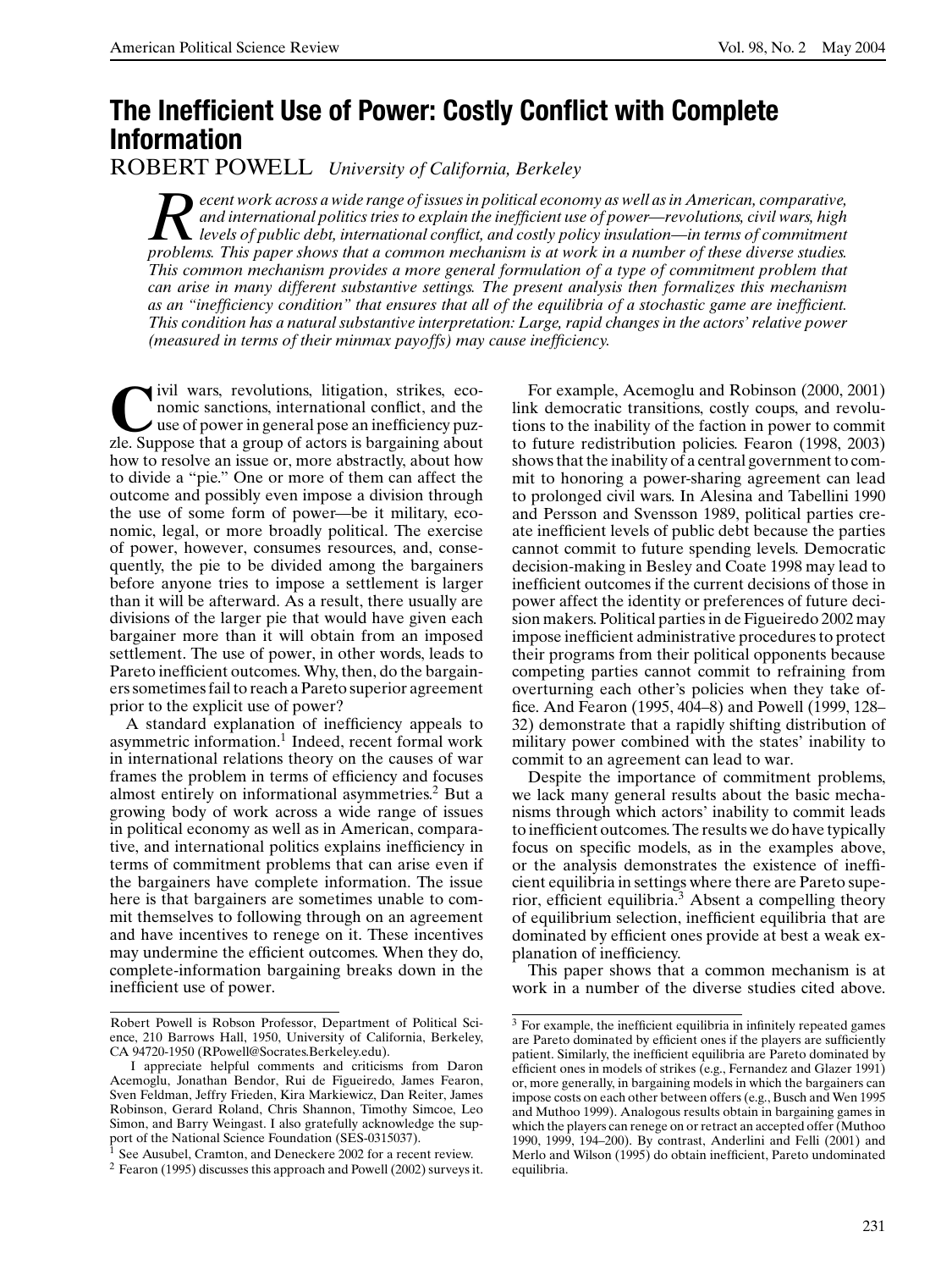This common mechanism affords a more general formulation of a type of commitment problem that can arise in many different substantive settings. The present analysis then formalizes this mechanism as an "inefficiency condition" that ensures that *all* of the equilibria of a complete-information stochastic game are inefficient. This condition has a natural substantive interpretation: Large, rapid changes in the bargainers' relative power cause inefficiency. More precisely, the equilibria must be inefficient even with complete information if at some time (along any efficient path) the expected per-period shift in at least one of the actors' minmax payoffs is larger than the bargaining surplus.

The next section briefly reviews Acemoglu and Robinson 2000, 2001, de Figueiredo 2002, Fearon 2003, and Powell 1999. This review shows that, broadly speaking, the central problem confronting the actors in these models is deciding how to divide a flow of pies in a substantive setting in which (i) the actors cannot commit to how they will divide the pies in future periods, and (ii) the payoffs the actors can lock in through the inefficient use of power varies over time.<sup>4</sup> The review also characterizes the common commitment problem that can arise in this situation. The subsequent section formalizes this commitment problem as an inefficiency condition for stochastic games.

# **A COMMON COMMITMENT PROBLEM**

Complete-information bargaining breaks down in costly coups in Acemoglu and Robinson 2000, 2001, in secessionist civil wars in Fearon 2003, in inefficient policy insulation in de Figueiredo 2002, and in war in Fearon 1995 and Powell 1999 for the same basic reason. Resource constraints, the inability to commit to future transfers, and a rapidly shifting strategic environment create a situation in which every efficient path is dynamically inconsistent.

In Acemoglu and Robinson's (2000, 2001) analysis of political transitions, a rich elite and a poor majority vie for political control of the state and the benefits that such control brings. One of these factions is in power at the start of any period, and times are either "normal" or "bad" (e.g., there is a severe economic downturn), with probabilities 1 − *s* and *s*. Whether times are normal or bad is revealed at the start of each period and is common knowledge.

When the poor are in power, they move first by setting the tax rate for that period. The rich can then accept this policy or initiate a coup. Accepting ends the period with the agreed tax policy. Launching a coup (in bad times) brings the elite to power but is also inefficient, as it destroys a fraction of the economic income from that period.5 The elite then sets the economic policy for that period and begins the next period in power.

When the rich are in power at the start of a period, they decide the tax rate and whether or not they want to extend the franchise to the poor. (Since the median voter is assumed to be poor, this is equivalent to turning power over to the poor.) If the rich relinquish power, the poor take over, set policy for that period, and start the next period in power. If the rich retain power, the poor can accept the tax rate or launch a costly revolution, which, again, destroys a fraction of that period's income. Accepting ends the period with the agreed policy in place and the elite in power at the start of the next period. Launching a revolution effectively ends the game, with the poor assuming power, the rich losing everything, and the threat of any future coup eliminated.

When one group is in power it can set a tax policy favorable to the other group as a way of trying to buy that group off and thereby avoid a coup or revolution. However, Acemolgu and Robinson identify conditions under which the poor cannot offer the rich enough to buy them off. In these circumstances, the rich always launch a coup when out of power and times are bad and relinquish political control when in power and times are bad. Thus, the county oscillates between democratic and authoritarian regimes.

A dynamic commitment problem drives this oscillation. When times are bad and the poor are in power, the poor would like to buy the rich off and thereby avert a coup. To do this, the poor must promise to give the rich their certainty equivalent of launching a coup, i.e., how much the rich would expect to get were they to mount a coup. However, the amount that can be transferred in any one period is constrained by that period's total output and the fact that the poor cannot set a tax rate below zero. As a result, buying the rich off requires that the poor keep taxes low for more than one period. But the poor cannot commit to future tax rates, and, with probability  $1 - s$ , normal times will return in the next period. If they do, the threat of a coup will evaporate, and the poor will have an incentive to renege on a promise of lower taxes.6 Foreseeing this, the rich initiate a costly and therefore inefficient coup.

Fearon (2003) sees a commitment problem at the heart of some secessionist civil wars. His analysis grows out of an effort to explain the empirical patterns of civil wars. (Fearon and Laitin [2003] also describe some of these patterns.) Fearon (2003) begins by rejecting asymmetric information as a plausible account of some types of prolonged civil wars.

[I]t strains credulity to imagine that the parties to a war that has been going on for many years, and that looks very much the same from year to year, can hold any significant private information about their capabilities or resolve. Rather, after a few years of war, fighters on both sides of

<sup>4</sup> This formulation contrasts with Merlo and Wilson (1995). In their game, the bargainers negotiate about dividing a pie the size of which varies stochastically. If, as they suggest, each period's pie represents the present value of the expected flow of benefits, then their model can be interpreted as one in which the bargainers are dividing a flow of pies and *can* commit to agreements about how they will divide the future flow. But the unique subgame perfect equilibrium of their game is always efficient if there are two players and transferable utility. The mechanism highlighted below can produce inefficiency even in these circumstances.

<sup>5</sup> By assumption, launching a coup in good times is too costly (i.e., is dominated by accepting the poor's ideal policy).

<sup>6</sup> Recall that the payoffs are restricted in such a way that mounting a coup in normal times is strictly dominated.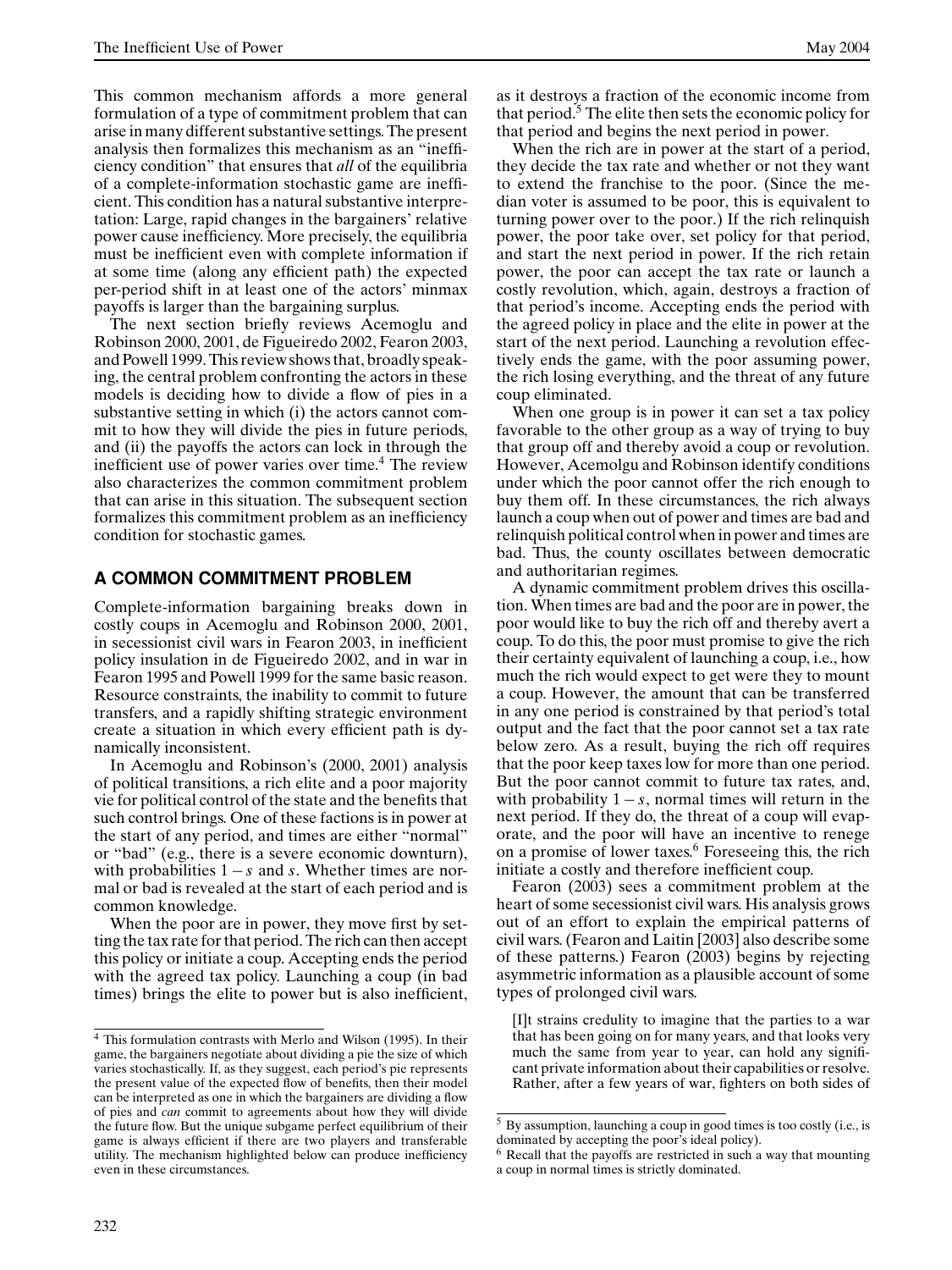

an insurgency typically develop accurate understandings of the other side's capabilities, tactics, and resolve. Certainly both sides in Sri Lanka (for instance) fight on in the *hope* that by luck and effort they will prevail militarily. But it is hard to imagine that they do so because they have some private information that makes it reasonable for them to be more optimistic about the odds than the other side is. In the absence of significant private information, why can't they cut a deal on the basis of a more-or-less common understanding of the terms of the military stalemate? (19)

The answer Fearon (2003) develops is a commitment problem arising from "a temporary shock to government capabilities or legitimacy [that] gives coup plotters or rebels a window of opportunity" (22). In his model, a government, *G*, and a rebel group, *R*, negotiate about regional control. At the start of a round (see Figure 1, which is based on Fearon's Figure 2), the government is strong or weak with probabilities  $1 - \varepsilon$  and  $\varepsilon$ , respectively, and whether the government is strong or weak is common knowledge. The government then makes a take-it-or-leave-it offer  $c_t \in [0, 1]$ that represents the regional control that the government intends to keep for itself during that period. In effect, the government proposes a division of the social pie. If the government is strong, the rebels' only alternative is to accept the offer and the period ends with the government's receiving  $c_t$  and the rebels' obtaining  $1 - c_t$ .

If the government is weak, the rebels can accept the government's offer or fight. Accepting ends the period and brings the government and rebels payoffs of  $c_t$  and  $1 - c_t$ , respectively. A new period then begins with the government strong or weak with probabilities  $1 - \varepsilon$  and  $\varepsilon$  and the government deciding what to offer.

If the rebels fight, then the government and rebels receive payoffs  $k_G$  and  $k_R$  during that period. By assumption,  $k_G + k_R < 1$  so that fighting is inefficient. Fighting ends in one of three ways: With probability  $\alpha$ , the government wins and a new period begins, with the government strong or weak with probabilities  $1 - \varepsilon$  and  $\varepsilon$  and the government making a new offer. With probability  $\beta$ , the rebels prevail and the game ends with secession. Finally, the fighting results in a stalemate with probability  $\gamma = 1 - \alpha - \beta$ , in which case the government and rebels have to decide whether or not to keep fighting. If either of them chooses to fight, they receive the payoffs to fighting,  $k_G$  and  $k_R$ , and the war continues for another period. As before, the government wins with probability  $\alpha$ , the rebels win with probability  $\beta$ , and a stalemate occurs with probability  $\gamma$ . The war continues in this way until one side of the other wins or both decide to stop fighting.

Fearon shows that in some circumstances there must be fighting in any subgame perfect equilibrium even though it is inefficient. To see the basic intuition, consider a period in which the government is weak. To induce the rebels not to fight, the government must concede enough to them so that they prefer these concessions to fighting. However, the rebels' continuation payoff to fighting typically exceeds one. (This payoff includes the payoff to fighting in the current period,  $k_R$ , plus the expected payoffs in subsequent periods.) This and the fact that the government can transfer no more than one to the rebels in any single period (by setting  $c_t = 0$ ) means that buying the rebels off entails a promise to transfer resources to the rebels for more than one period.

The government strictly prefers this transfer to fighting because the latter is costly. The government therefore would like to be able to commit itself to following through on this promise. But it cannot. With probability  $1 - \varepsilon$ , the government will be strong in the next period, the threat of rebellion will disappear, and the government's payoff to reneging on its promised transfer will exceed its payoff to following through on it. Anticipating this, the rebel group fights while it has the chance.

A similar complete-information commitment problem arises in a very different substantive context. de Figueiredo (2002) asks why elected officials might deliberately pursue inefficient policies. He postulates a policy environment in which changing circumstances mean that a political party, *if it were sure that it would remain in power*, would prefer not to lock in a rigid policy so that it could adjust its policy to changing circumstances. In other words, locking in a policy is inefficient. Nevertheless, de Figueiredo shows that a party prefers to lock its policy in when it is unlikely to remain in power.

de Figueiredo's analysis begins with a "reciprocity" game between two political parties, *A* and *B*. In this infinite game, *A* is in power with probability  $\gamma$  in any period and *B* is in power with probability  $1 - \gamma$ . During any round in which a party is in power, it implements its own policy and decides whether or not to overturn the other party's policy (assuming that the other's policy is still in place). A party receives one during any period in which its policy is in place and the other party's is not,  $\beta \in (0, 1)$  during any period in which both parties' policies are in place, and zero during any period in which its policy is not in place and the other party's is.

If  $\beta$  is larger than  $\gamma$  and  $1 - \gamma$  (and the discount factor is sufficiently high), then both parties prefer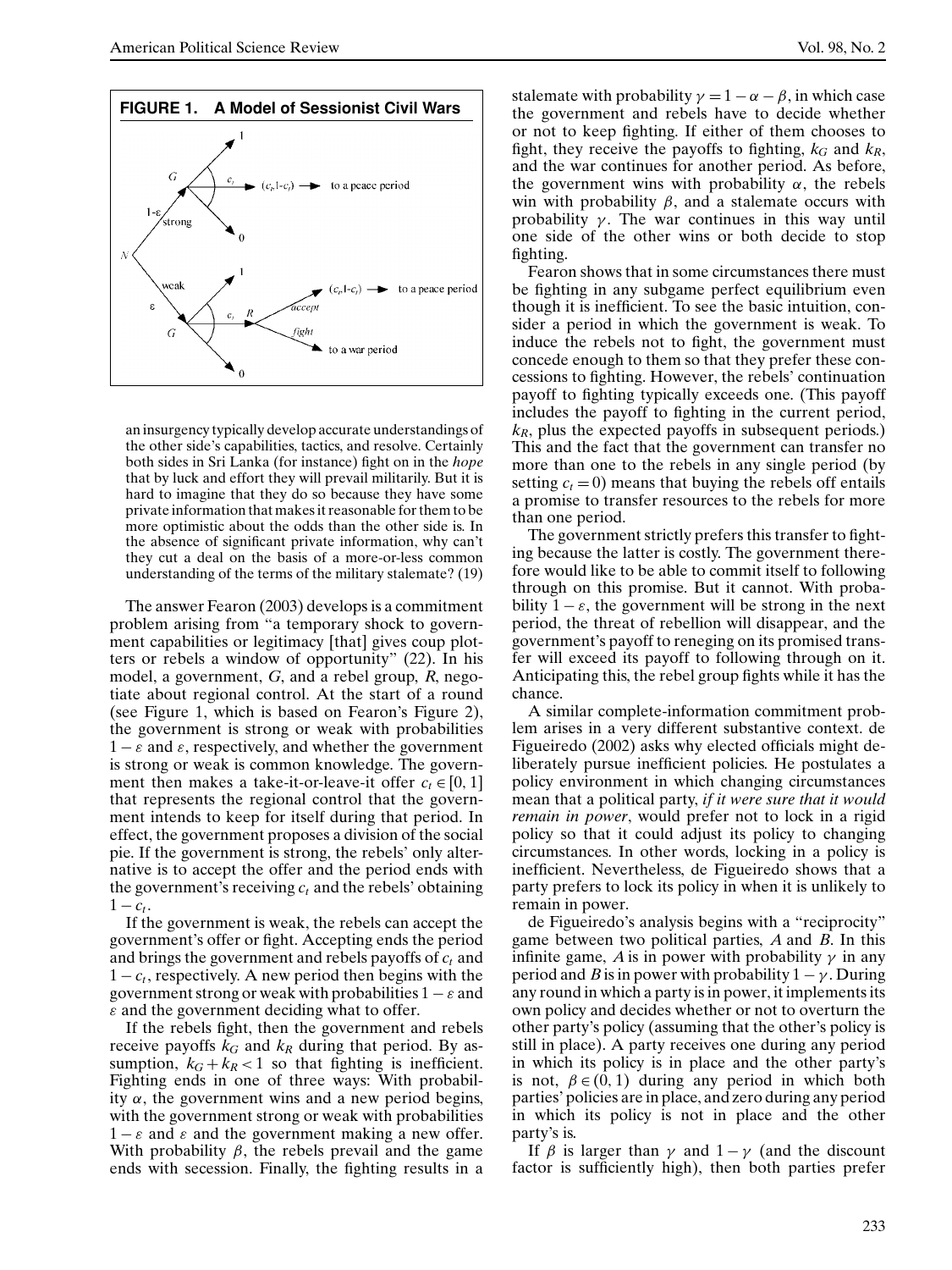cooperating by not overturning the other party's policy.<sup>7</sup> Moreover, this cooperative outcome can be sustained in a subgame perfect equilibrium by the threat that should one party ever deviate by overturning the other party's policy, then neither party will ever cooperate again.

To introduce the inefficiency puzzle, suppose that a party has an additional option when it assumes office for the first time. It can insulate its policy by creating bureaucratic or political obstacles that make it difficult to change. For example, the party in control might create an administrative agency whose procedures are subject to judicial review. (See de Figueiredo 2003, 2002 and de Figueiredo and Vanden Bergh 2001 for additional examples and discussion.) Formally, once a party insulates its policy, the other party cannot overturn it. Insulation, however, is costly.

If political uncertainty is low (i.e.,  $\gamma$  is far away from  $\frac{1}{2}$ ), then at least one party engages in inefficient insulation.<sup>8</sup> Suppose that *A*is politically weak and unlikely to hold power in general (i.e.,  $\gamma$  is small) but that *A*happens to be in power in the current period. *A*can lock its policy in place so that it obtains  $\alpha < 1$  during any period in which only its policy is in place and  $\alpha\beta$  during any period in which both parties' policies are in place. (The fact that  $\alpha < 1$  ensures that insulation is costly.) To forgo the opportunity to lock this payoff in, *A*must believe that *B* will refrain from overturning *A*'s policy in future periods sufficiently often that *A*'s payoff to not insulating its policy is higher than its payoff to doing so.

But the only reason *B* would refrain from overturning *A*'s policy is that *A* would subsequently impose a costly punishment on *B* that outweighs *B*'s gain from overturning *A*'s policy. However, the only way that *A* can punish *B* is by overturning *B*'s policy when *A* is in power. Consequently, a politically weak *A* will be unable to impose much punishment on *B* because it is unlikely to be in power very often. Indeed, if *A* is sufficiently weak, it cannot impose enough punishment on *B*to deter *B*from overturning *A*'s policies whenever *B* is in office. In these circumstances, *A*prefers to lock its policy in because *B* is very likely to be in power in the next period and, if so, to overturn *A*'s policy if it has not been insulated. Once again, inefficiency results when one actor must make concessions across multiple periods to buy another actor off (i.e., *B* must refrain from overturning *A*'s policy to induce *A* not to insulate). But a shifting strategic environment undermines the credibility of these promised concessions.

de Figueiredo's conclusion that insulation is most likely to occur when political uncertainty is low contrasts with the conclusion derived from nongame theoretic work that argues that inefficient insulation is most likely to occur when political uncertainty is high (e.g., Moe 1990). Moreover, he finds empirical support for this claim in his analysis of when states adopt the line-item veto (de Figueiredo 2003) or an administrative procedures act (de Figueiredo and Vanden Bergh 2003). Both of these are ways for those in control of a state's legislature to lock in or at least insulate their policies.9

The strategic environment shifts stochastically in the previous examples. Times are good or bad with probabilities 1 − *s* and *s*, the government is strong or weak with probabilities  $1 - \varepsilon$  and  $\varepsilon$ , and A or B is in power with probabilities  $\gamma$  and  $1 - \gamma$ . The strategic environment shifts deterministically in Powell's (1999) study of preventive war, where, nevertheless, a similar complete-information commitment problem can arise.

In Powell's model of states' efforts to cope with shifts in the distribution of military power, a declining state and a rising state are negotiating about revising the territorial status quo  $q \in [0, 1]$ . The declining state, *D*, begins the game by either proposing a revision  $x_0 \in [0, 1]$ to the status quo or attacking. Attacking ends the game in a costly lottery. In this lottery, the rising state, *R*, wins all of the territory and the future benefits from that territory with probability  $p_0$  and *D* wins everything with probability  $1 - p_0$ . *R*'s payoff to fighting is therefore  $p_0 \sum_{j=0}^{\infty} \delta^j (1-r) + (1-p_0) \sum_{j=0}^{\infty} \delta^j (0-r)$  $= (p_0 - r)/(1 - \delta)$ , where  $\delta$  is the states' common discount factor and *r* is *R*'s cost of fighting. *D*'s payoff to fighting is defined analogously.<sup>10</sup>

If *D*does not attack and makes an offer instead, then *R*can accept, reject, or fight. Accepting ends the round. *R* and *D* and receive payoffs  $x_0$  and  $1 - x_0$ ,  $x_0$  becomes the new territorial status quo, and *D* begins the next round by either attacking or making a new offer. If *R* rejects *D*'s initial offer, the status quo remains in place, *R* and *D* receive payoffs *q* and  $1 - q$ , and *D* begins the next round by either attacking or making a new offer. Finally, *R*'s attacking in response to *D*'s offer ends the game in a costly lottery with the payoffs described above.

To formalize the shifting distribution of power between *D* and *R*, Powell assumes that the rising state's probability of prevailing starts out at some  $p_0$ . It then increases by  $\Delta$  in each of the next *T* periods (i.e.,  $p_t = p_0 + t \Delta$  for  $0 \le t \le T$ ), after which it remains at  $p_T = p_0 + T\Delta$ . All of this is common knowledge.

Powell's primary focus is on bargaining when *D* is uncertain of *R*'s cost of fighting. But he does show that complete-information bargaining breaks down in war if there are large and rapid shifts in the

<sup>7</sup> Suppose that each party always overturns the other party's policy. If *A* is in power it obtains one in that period and its expected payoff in all future periods is  $\gamma \cdot 1 + (1 - \gamma)0 = \gamma$ . Hence, *A*'s average payoff (in the limit as the discount factor  $\delta$  goes to one) is  $(1 - \delta)[1 + \gamma/(1 - \delta)] \rightarrow \gamma$ , and *B*'s average payoff is  $1 - \gamma$ . Now suppose that the parties cooperate by never overturning the other's policy. Then each party's average payoff is arbitrarily close to  $\beta$ . (Because the second party to assume power obtains zero until it comes to power, its average payoff is slighly less than  $\beta$  and the other party's average payoff is slightly more than  $β$ . But these differences go to zero as the discount factor goes to one.) Both parties therefore prefer cooperation if  $\beta > \max{\gamma, 1 - \gamma}$ .

cooperation if  $\beta > \max\{\gamma, 1 - \gamma\}$ .<br><sup>8</sup> Political uncertainty is low if  $\gamma$  is far from  $\frac{1}{2}$  because one party is likely to hold power most of the time.

<sup>&</sup>lt;sup>9</sup> More precisely, de Figueiredo shows that fiscal conservatives who are politically weak are significantly more likely to propose a lineitem veto than are fiscal conservatives who are in a strong political position, i.e., likely to remain in control of the state legislature.

<sup>&</sup>lt;sup>10</sup> The states are assumed to be risk neutral here for expositional ease. Powell (1999) allows the states to be risk neutral or averse.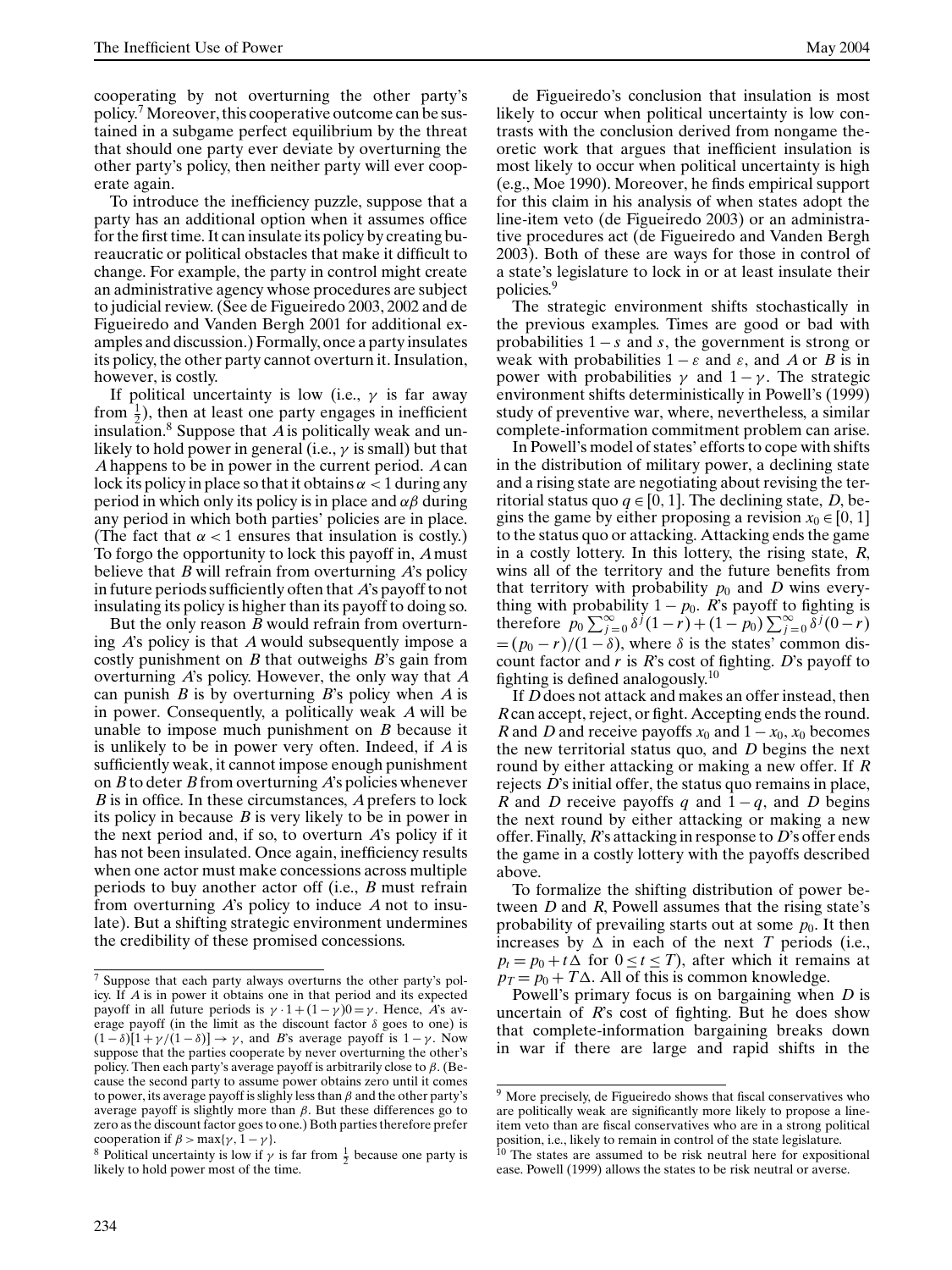distribution of power. To highlight the basic idea, observe that the declining state can lock in a payoff of  $(1 - p_t - d)/(1 - \delta)$  if it fights at time *t*. In contrast, *D*'s payoff to not fighting is bounded above  $\frac{1}{2} \left( \frac{1}{(1-\delta)} - \frac{p_t + \Delta - r}{(1-\delta)} \right)$  for  $t < T$ . The first term is the best that *D* can do in the current period. The second term is an upper bound on *D*'s future payoffs. That is, this term is the discounted difference between the total flow of benefits, which is all there is to be divided between the bargainers, and how much of that total *R* can lock in for itself by fighting in the next period. Clearly, *R* has to get at least this much along any efficient path if it is to be induced not to fight. Therefore, the difference between all that there is to be divided and what *R* can lock in constitutes an upper bound on what *D* can get in the future. Consequently, *D*strictly prefers fighting if what it can lock in by doing so is strictly greater than this upper bound on what it can get if it does not fight. In symbols, *D* prefers to fight if  $(1 - p_t - d)/(1 - \delta) > 1 + \delta[1/(1 - \delta) - (p_t + \Delta - r)/$  $(1 - \delta)$ ] or, equivalently, if  $\delta \Delta > (1 - \delta)p_t + d + \delta r$ . Hence, complete-information bargaining is sure to break down in inefficient fighting if the per-period shift in the distribution of power  $\Delta$  is larger than the average amount consumed by fighting  $r + d$  and if the discount factor is close enough to one.<sup>11</sup>

Less formally, the rising state would like to induce the declining state not to fight by committing itself to abiding by a territorial division that *D* prefers to fighting. To do this, *R* must forebear from fighting. But *R*'s increasing military strength increases its payoff to fighting and thereby undermines it promise not to attack.

In sum, the actors in the preceding examples face the same broad strategic problem. The bargainers are trying to divide a flow of benefits in a setting in which they cannot commit to future divisions. Each actor also has the option of using some form of power to lock in a share of the flow. But the use of power is inefficient and destroys some of the flow. Finally, a shifting environment changes the amounts the bargainers can lock in.

Complete-information bargaining breaks down in each case for the same basic reason. To avoid the inefficient use of power, one bargainer must buy off a temporarily stong adversary (i.e., a bargainer who can lock in a high payoff). Resource constraints mean that the transfers needed to do this must stretch across a "concession phase" lasting multiple periods. But during this phase, the once-weak bargainer is very likely to become strong enough to want to renege on the promised transfer. This prospect undermines that bargainer's ability to credibly commit to the transfer, and the bargaining breaks down.

# **AN INEFFICIENCYCONDITION**

This section formalizes the common mechanism at work in the previous examples in terms of an inefficiency condition. When this condition holds, all of the

equilibria of a two-actor stochastic game are inefficient. The section also shows that the inefficiency condition has three natural substantive interpretations.

The inefficiency condition applies to stochastic games which are a generalization of repeated games. In the latter, the strategic environment remains constant. The actors play the same game over and over. In a stochastic game, the strategic environment changes. The game the actors play in any period may depend on the game they played in the previous period, what they did in that period, and additional random factors. For example, the game that the rich and poor play in Acemoglu and Robinson 2001 depends on which of them was in power in the previous period, on whether or not the out-of-power actor tried to depose the other actor, and on random fluctuations in the economy, e.g., whether times are normal or bad.

To specify some elements of a stochastic game somewhat more formally, let  ${A_k}_{k=1}^N$  denote the set of states or stage games and  $q$  be a transition function.<sup>12</sup> The states define the various games the actors might play in any round. The transition function  $q(n | k, s)$  is the probability that the next state will be  $A_n$  given that the current state is  $A_k$  and that the players took actions *s* in  $A_k$ . Play begins in  $\Gamma$  in a given state, and each actor's payoff is the present value of the sum of its stage-game payoffs where  $\delta$  is the players' common discount factor. When deciding what to do, the actors know the current state as well as the entire history of previous states and what the actors did in those states.

To specify the inefficiency condition, let  $M_i(k)$  be *j*'s minmax payoff for the two-player stochastic game starting in state  $A_k$ .<sup>13</sup> That is, *j* can assure itself of an expected payoff of  $M_i(k)$  starting from state  $k$ . It is important to emphasize that this payoff is not the minmax payoff of the stage game  $A_k$ .  $M_j(k)$  is the minmax payoff of the continuation game starting in state *k*. Consequently, *j*'s payoff in any subgame perfect equilibrium starting from state *Ak* must be at least as large as  $M_i(k)$ .

Now consider an efficient profile *e* and the path *p*(*e*) that it traces out. That is, *e* is a pair of strategies  $e = (e_1, e_2)$  for players 1 and 2 such that the expected payoffs to following these strategies are Pareto optimal in the stochastic game, and  $p(e)$  are the states that are reached with positive probability if the actors play according to *e*. <sup>14</sup> If either player has an incentive to deviate from this path, then *e* is not an equilibrium. And a player is sure to have an incentive to deviate if there exists a state along the path at which that player's minmax payoff is strictly greater than its payoff to continuing to play according to *e*. If, moreover, such a state exists along every efficient path, then there are no efficient equilibria. The inefficiency condition ensures that

<sup>11</sup> Fearon (1995, 402–6) discusses the same kind of commitment problem.

<sup>12</sup> Abusing the definitions but greatly easing the exposition, I use "stage game" and "state" synonymously. See Friedman (1986, 124– 25) for a complete description of a stochastic game.

<sup>&</sup>lt;sup>13</sup> Generalizing the inefficiency condition to more than two players is straightforward.

<sup>&</sup>lt;sup>14</sup> More precisely, let  $\pi(h | e)$  be the probability of history *h* given *e*. Then *h* is along the path  $p(e)$  if and only if  $\pi(h | e) > 0$ .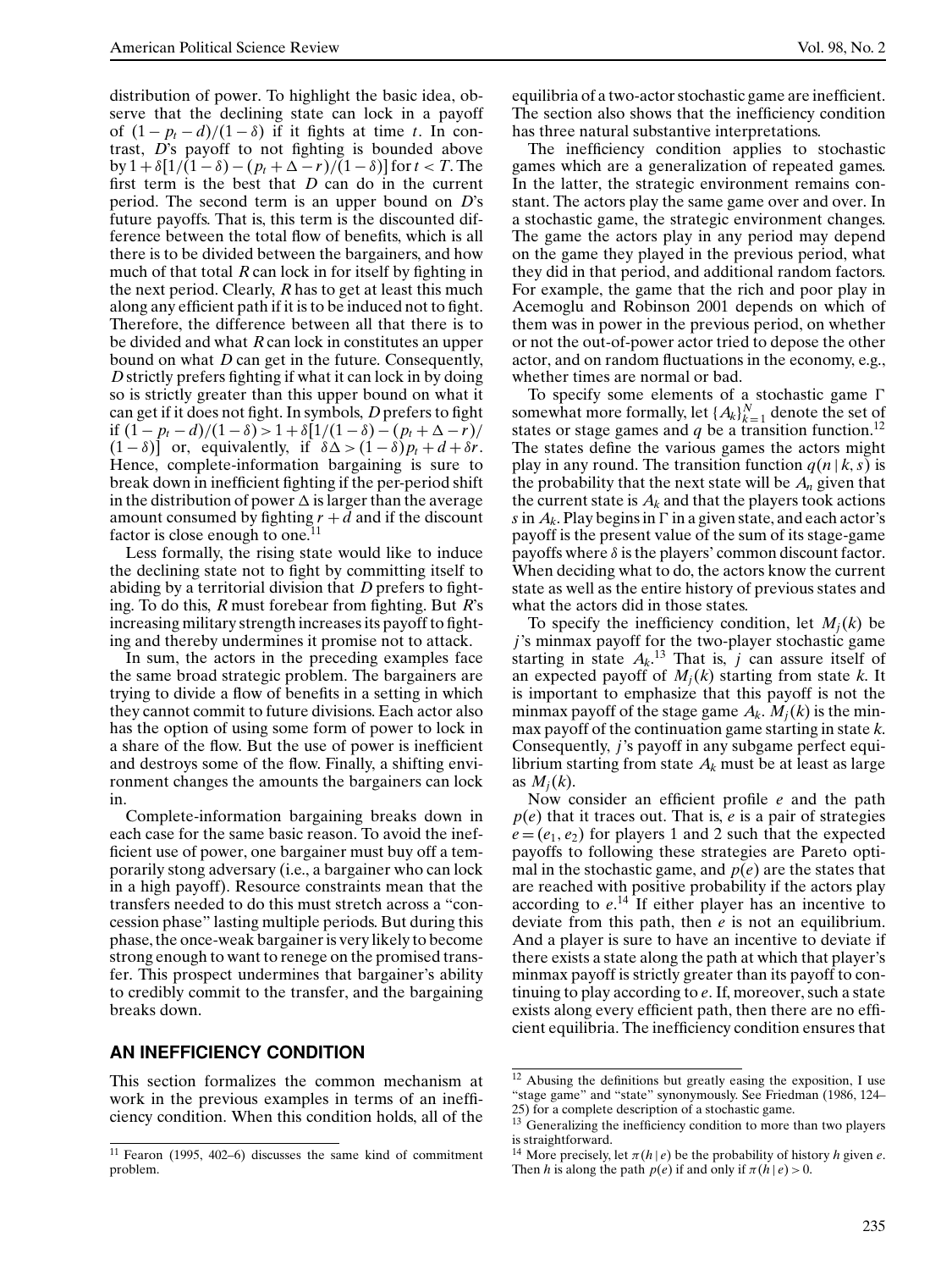this is the case by finding an upper bound on a player's payoff to continuing along an efficient path and then requiring this upper bound to be strictly less than the player's minmax payoff.

To specify an upper bound on *j*'s continuation payoff to following *e* starting at  $A_k$ , let  $B_k$  be the maximum expected flow of future benefits starting in *Ak*. Loosely,  $B_k$  is all that there is to be divided between the two players starting from  $A_k$ . It is the present value of the expected flow of pies.  $(B_k \text{ is defined formally in the})$ Appendix.)

Observe that the other player, *i*, can guarantee that it will obtain a certain amount of this flow. Let  $\underline{a}_k^i$  be a lower bound on *i*'s payoff in *Ak* given that the players are following an efficient path. (This payoff and the expectation discussed below also are defined formally in the Appendix.) Player *i* must get at least this much in the current round if play follows *e*. <sup>15</sup> This actor can then assure itself of getting at least its minmax payoff  $M_i(n)$  if the next stage game is  $A_n$ . Hence, *i*'s expected future payoff starting at  $A_k$  is bounded below by the (discounted) value of *i*'s expected minmax payoff  $E_k[M_i(n)]$  where the expectation is based on what is known at  $A_k$ . Thus, *i* is sure to receive at least  $a_k^i + \delta E_t[M_i(n)]$  starting at  $A_k$ .

Putting all of this together, *j*'s continuation payoff to following *e* starting from  $A_k$  is bounded above by  $B_k - [\underline{a}_k^i + \delta E_t[M_i(n)]]$ . Roughly, this is the difference between all there is to be divided if the actors play efficiently and what *i* can assure itself. Now define the inefficiency condition for actor *j* to be

$$
M_j(k) > B_k - \left[\underline{a}_k^i + \delta E_k[M_i(n)]\right].
$$
 (1)

When this holds, *j* will have an incentive to deviate from *e* at *Ak*, and consequently, the efficient path *e* cannot be an equilibrium.

In practice, a closely related condition often turns out to be easier to use than (1). An action in state *k* is conditionally dominated if, starting from that state, every strategy that puts positive weight on that action is strictly dominated. For example, trying to depose the faction in power in normal times is conditionally dominated in Acemoglu and Robinson. By construction, launching a coup or revolution in good times is so costly that the out-of-power faction is always strictly better off if it waits for bad times before acting. Let  $M_j'(A_k)$ be *j*'s minmax payoff starting in *Ak* given that the other player *i* does not play conditionally dominated strategies. Then the analogue of condition (1) is

$$
M'_{j}(k) > B_{k} - \left[\underline{a}_{k}^{i} + \delta E_{k}[M'_{i}(n)]\right].
$$
 (1')

These conditions lead immediately to:

*Proposition 1. A two-actor stochastic game*  $\Gamma$  *has no efficient Nash equilibria if for each efficient path there* *exists a state*  $A_k$  *at which inefficiency condition* (1) *or* (1 ) *holds for one of the players.*

#### *Proof.* See the Appendix.

To develop substantive interpretations for (1) and implicitly  $(1')$ , it will be useful to relax these conditions slightly. If necessary, normalize the payoffs so that each player always receives at least zero in any period along any efficient path. This means that  $a_k^i \ge 0$ . (The examples above already satisfy this condition.) Clearly, condition (1) holds and the game has no efficient equilibria if  $M_i(k) > B_k - \delta E_k[M_i(n)]$ . Rewriting this inequality yields two expressions that have natural substantive interpretations:

$$
M_j(k) + \delta E_k[M_i(n)] > B_k,
$$
 (2)

$$
\delta E_k[M_i(n)] - M_i(k) > B_k - [M_j(k) + M_i(k)]. \quad (3)
$$

The left side of condition (2) is the amount that *j* can assure itself or "lock in" starting in state *k* plus the (discounted) expected value of what *i* can lock in the next period if the actors follow the efficient path at *k*. Condition (2) simply says that the sum of these lock-ins exceeds the total amount there is to be divided. When this is the case, it is impossible to satisfy both players' claims on the flow of benefits.

The second interpretation is more dynamic. The left side of (3) is the expected shift in *i*'s minmax payoff. In a rough sense this shift measures how much more powerful *i* will become and, implicitly, how much weaker *j* will become. The right side is the size of the bargaining surplus, i.e., the difference between what there is to be divided, *Bk*, less the sum of what each player can assure itself. Thus, (3) holds and there are no efficient equilibria when the expected shift in one of the player's minmax payoff is larger than the bargaining surplus. Less formally, large, rapid changes in the bargainers' relative power (measured by shifts in their minmax payoffs) cause inefficiency.

Shifts of this kind are what drive the inefficiency in Acemoglu and Robinson 2000, 2001, Fearon 2003, de Figueiredo 2003, and Powell 1999. (The Appendix establishes the relationship between these examples and conditions (1) and (1 ) more formally.) The rich launch a costly coup when times are bad and the cost of deposing the opposition is low, because normal times are likely to return in the next period and the rich will be weak. The rebels fight when the government is weak in Fearon because, with a high probability, the government will be strong in the next period.A weak party that happens to find itself in office in de Figueiredo insulates its policies because it is likely to be out of office in next period. And a declining state in Powell fights if it will be much weaker in the next period. These changes alter the players' minmax payoffs and result in the inefficient use of power.

As discussed in the previous section, these shifts undermine an actor's ability to buy the other actor off by limiting the amount that the former can credibly commit to transfering to the latter. For example, the poor in Acemoglu and Robinson 2001 cannot credibly commit

<sup>&</sup>lt;sup>15</sup> In the examples above and in applied work more generally,  $\underline{a}_k^i$  is usually quite easy to determine. A looser lower bound is to normalize the players's utilities so that all of the payoffs in every stage game are nonnegative and then take  $\underline{a}_k^i = 0$ . This leads to a somewhat looser version of the inefficiency condition in (1).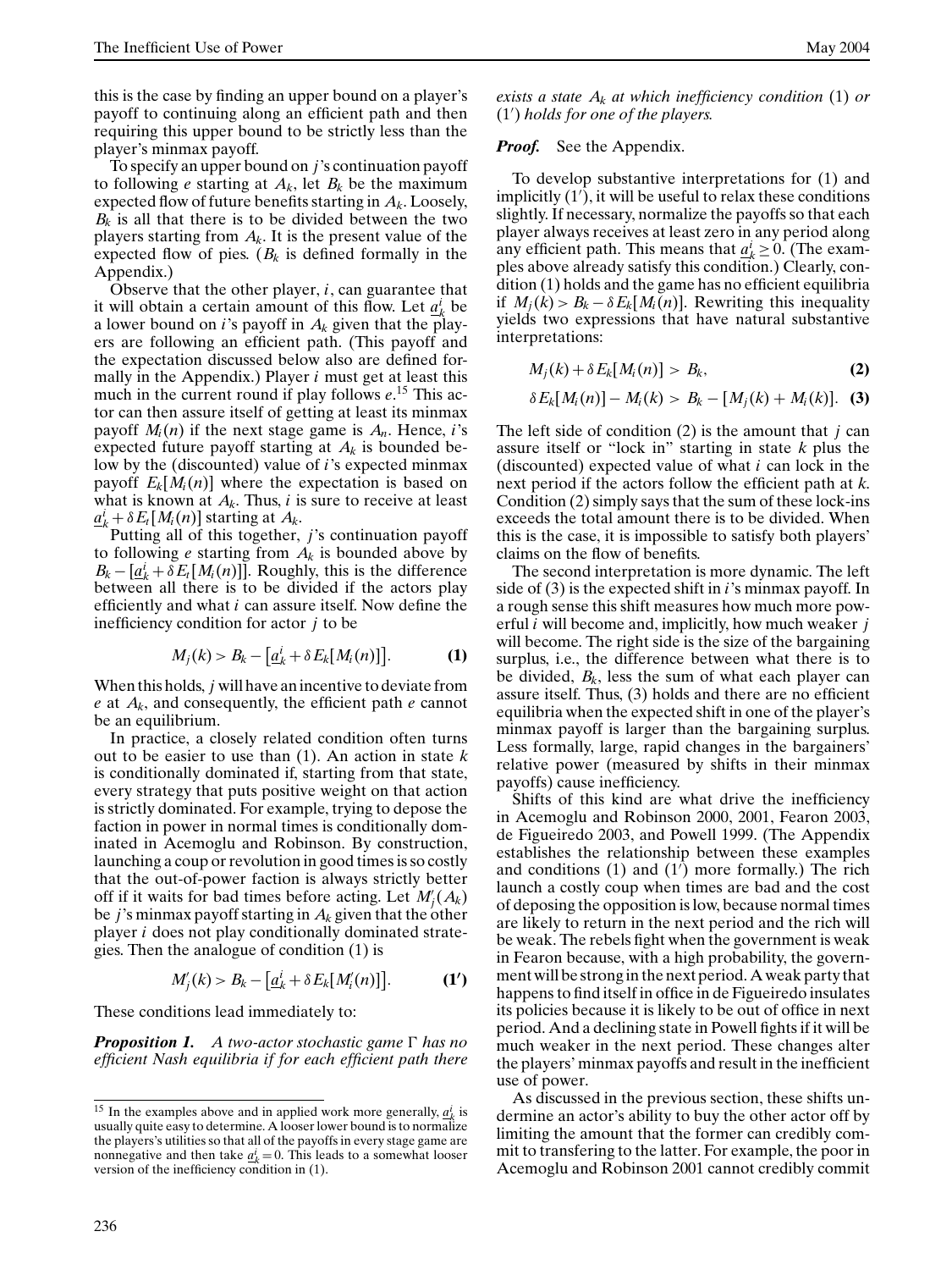to lower taxes long enough to dissuade the rich from mounting a coup. A third substantive interpretation of condition (1) highlights the role that the actors' limited ability to make transfers plays in the commitment problem.

To develop this interpretation, assume that maximizing the sum of the current and future benefits also maximizes the current benefits. That is, maximizing the total flow of pies does not require accepting a smaller pie in the current period. (All of the models discussed above satisfy this "separability" condition, which is formalized in the Appendix.) This means that the maximum flow of current and future benefits  $B_k$  equals the maximum benefits there are to be had in the current period,  $C_k$ , plus the discounted maximum flow of future benefits  $F_k$ , i.e.,  $B_k = C_k + \delta F_k$ .

Corollary 1 below shows that condition (1) implies that

$$
M_j(k) > \bar{a}_k^j + \delta[F_k - E_k[M_i(n)]], \qquad (4)
$$

where  $\bar{a}_k^j$  is the maximum payoff *j* can achieve in state *Ak* along any efficient path. Put another way, this is the most that *i* can transfer to *j* in state  $A_k$  on an efficient path. The term in brackets is the difference between the future flow of benefits and what *i* can assure itself in the future. This difference is therefore an upper bound on what *i* can credibly promise to transfer to *j* in the future. Were *i* to try to transfer more than this, then *i*'s future payoff in some state *n* would be less than its minmax payoff  $M_i(n)$ , thus giving *i* an incentive to renege. Hence, condition (4) can be interpreted as saying that *j*'s minmax payoff in *k* is larger than the amount that *i* can transfer to *j* in the current period plus what it can credibly promise to transfer in the future given the expected shift in *i*'s power as measured by its minmax payoff.

*Corollary 1. If the maximum flow of benefits is separable as described informally above and formally below, then condition* (1) *implies condition* (4)*.*

#### *Proof.* See the Appendix.

Finally, it is interesting to consider the efficient equilibria in infinitely repeated games in light of the inefficiency conditions. As the folk theorem shows (Fudenberg and Maskin 1986), there are always efficient equilibria in an infinitely repeated game if the actors do not discount the future too much. The existence of these equilibria means that the inefficiency conditions must not hold in an infinitely repeated game. Why not?

In a repeated game, there is a single stage game, say *A*, which is repeated infinitely often. This means that the strategic environment is completely stable in the sense that the continuation game is always the same, namely, an infinite repetition of *A*. There are no large, rapid shifts to undermine efficiency in repeated games.

To put this point more formally, let *mj* be *j*'s minmax payoff in the two-actor stage game *A* where the payoffs have been normalized so that they are all nonnegative. Then *j*'s minmax payoff in the continuation game is the present value of having  $m_i$  in every period. This means that  $M_i = m_i/(1 - \delta)$ . Moreover, *j*'s expected minmax payoff in the continuation game starting in the next period is also  $M_i$ , because the continuation game never changes. As a result, condition (3) becomes  $-(1 - \delta)M_i > B - (M_i + M_j)$ , where *B* is the maximum flow of future benefits. But the fact that each player must get at least as much as its minmax payoff in equilibrium implies that the maximum flow of benefits must be at least as large as the sum of the minmax payoffs, i.e.,  $B \geq M_i + M_j$ . Hence, (3) never holds in the unchanging strategic environment of an infinitely repeated game.

# **CONCLUSION**

A common mechanism is at work across a very wide range of recent work in American, comparative, and international politics. In each case, a temporarily weak actor wants to induce its adversary to refrain from an inefficient use of power, e.g., launching a coup, starting a civil war, insulating its policy, or going to war. Because the use of power consumes resources, avoiding its use saves resources and means that there is enough for the weaker actor to buy its adversary off. But resource constraints mean that the transfers needed to accomplish this will take several periods to complete. However, the strategic environment is shifting sufficiently rapidly that the temporarily weak actor is likely to become strong enough during this concession phase that it will renege on its promised transfers. This undermines the credibility of these transfers and leads to the inefficient use of power. In short, large, rapid shifts in relative bargaining power can lead to bargaining breakdowns even if there is complete information.

This common mechanism provides a unifying perspective on these analyses and a more general formulation of a fundamental strategic problem that can cause breakdowns and the inefficient use of power in very diverse substantive settings. Seeing the basic mechanism driving this inefficiency more clearly also poses a challenge for future work. The models discussed above and the more general condition (1) "black box" these shifts, e.g., the government is either strong or weak with probabilities  $1 - \varepsilon$  and  $\varepsilon$  in Fearon 2002. Opening up this black box and specifying the microfoundations for these changes is an important task for future work.

It is, for example, relatively easy to see how the distribution of power can shift quickly and dramatically in the context of legislative bodies and a two-party system. Electorally weak parties that happen to capture a majority of seats acquire the significantly greater powers of the majority party. Insofar as these parties are likely to lose the next election and be in the minority for a substantial period, there will be a large and rapid shift in the expected distribution of power. In addition to its being easier to see how the distribution of power can shift rapidly in this context, the direct empirical evidence in support of this mechanism is strongest in this substantive setting (e.g., de Figueiredo 2003, de Figueiredo and Vanden Bergh 2001).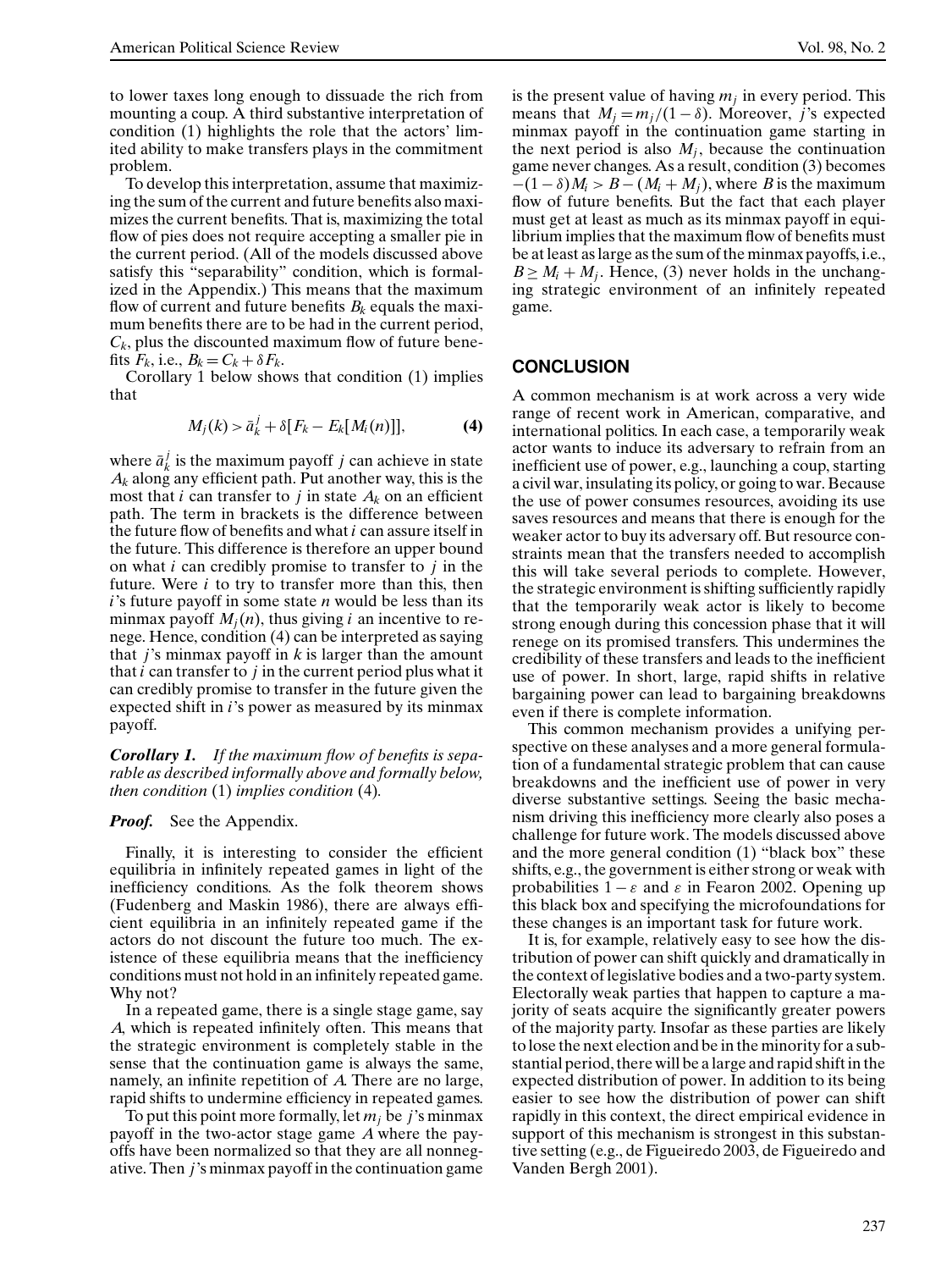It it is less clear how the distribution of power can change so rapidly in other contexts. In Powell's model, for example, rapid shifts in the distribution of military power lead to war. But he suggests that the shifts in the distribution of military power due to differential rates of economic growth are empirically too small to account for war through this mechanism, although he also recognizes that it is extremely hard to identify plausible parameter values in such spare models (1999, 133).

The mechanism defined in condition (1) is a formal result. It shows that complete-information bargaining breaks down for the same fundamental reason in a number of seemingly unrelated games that have been used to study an important and diverse set of substantive issues. But even if a specific model satisfies condition (1), whether this mechanism is really at work in actual cases depends on how well the model represents the cases. One way to advance our understanding of these cases and of the general mechanism is to begin to elaborate the microfoundations underlying these shifts in order to compare them to what appears to be happening on the ground.

# **APPENDIX**

This appendix proves Proposition 1 and Corollary 1. It then formalizes the relation between conditions (1) and (1 ) and the inefficiency conditions derived in the equilibrium analyses in Acemoglu and Robinson 2000, 2001, Fearon 2002, de Figueiredo 2003, and Powell 1999.<sup>16</sup>

The first step in proving Proposition 1 is to define the bounds  $B_k$  and  $\frac{a^i}{k}$  and the expected minmax payoff  $E_k[M_i(n)]$ . Let  $\Sigma$  be the set of strategy profiles of the stochastic game  $\Gamma$  and  $V^j(\sigma | h_k)$  be *j*'s continuation payoff if play follows  $\sigma \in \Sigma$  and starts from state  $A_k$  after history  $h_k$ . Then define the expected flow of benefits to be the maximum of the sum of the two players' continuation values:  $B_k = \max\{V^j(\sigma \mid A_k) + V^i(\sigma \mid A_k) : \sigma \in \Sigma\}$ , where this maximum clearly depends only on *Ak* and not on the history leading up to that state. If, moreover, the game has transferable utility, then the sum of the bargainers' utilities in each period is the size of that period's pie.  $B_k$  in this case is simply the present value of the expected flow of pies.

As for  $\underline{a_k^i}$ , let  $a_k^i(s)$  be *i*'s payoff in  $A_k$  if the players take actions *s*. Take  $\mathcal E$  to be the set of efficient profiles in  $\Gamma$ . Also, let  $h_k$  be any history leading to state  $A_k$ ,  $H_k$  be the set of all such histories, and  $\pi(h_k | \sigma)$  be the probability of *h<sub>k</sub>* given that play follows  $\sigma \in \Sigma$ . Then,  $\underline{a}^i_k$  is the minimum payoff *i* receives at *Ak* along any efficient path. In symbols,  $a_k^i$  = min{*a<sub>k</sub>*(*e*(*h<sub>k</sub>*)) : *e* ∈ *E*, *h<sub>k</sub>* ∈ *H<sub>k</sub>*, and  $\pi$ (*h<sub>k</sub>*|*e*) > 0}, where  $e(h_k)$  denotes the actions the players take at  $A_k$  following  $h_k$ given that they are playing according to *e*.

To specify  $E_k[M_i(n)]$ , observe that *i*'s expected minmax payoff starting in the next period given what<br>is known in the current period is simply  $E_k[M(n)] \equiv$ is known in the current period is simply  $E_k[M_i(n)] \equiv \sum_{n=1}^{N} q(n|k, e(h_k)) M_i(n)$ . The proof follows directly from these definitions.

*Proof of Proposition 1.* Player *j* will have an incentive to deviate from the path  $P(e)$  any  $e \in \mathcal{E}$  if there exists a state *A<sub>k</sub>* such that  $M_j(A_k) > V^j(e|h_k)$  for some  $h_k$  such that

 $\pi(h_k | e) > 0$ . Condition (1) ensures that this is the case. Let  $\sigma^*$  be a strategy profile that maximizes the flow of benefits starting from  $A_k \in P(e)$ , i.e.,  $\sigma^*$  satisfies  $B_k = V^j(\sigma^* | A_k) +$ *V<sup><i>i*</sup>( $\sigma$ <sup>∗</sup> | *A<sub>k</sub>*). Because  $\sigma$ <sup>∗</sup> maximizes *V<sup><i>j*</sup>( $\sigma$  | *A<sub>k</sub>*) + *V<sup><i>i*</sup>( $\sigma$  | *A<sub>k</sub>*), it follows that  $V^{j}(\sigma^{*} | A_{k}) + V^{i}(\sigma^{*} | A_{k}) \geq V^{j}(e | h_{k}) + V^{j}(e | h_{k})$  $V^i(e | h_k)$ . This, along with  $V^i(e | h_k) \ge \underline{a_k^i} + \delta E_k[M_i(A_n)]$  and condition (1), implies that

$$
M_j(k) > B_k - \left[\underline{a}_k^i + \delta E_k[M_i(n)]\right] > V^j(e|h_k) + V^i(e|h_k) - \left[\underline{a}_k^i + \delta E_k[M_i(n)]\right] > V^j(e|h_k).
$$

Hence, there will be no efficient equilibria if (1) holds for all  $e \in \mathcal{E}$ . An analogous argument shows that there are no efficient equilibria if  $(1')$  holds.

To formalize the separability condition needed in Corollary 1, let  $C_k$  be the maximum of the sum of the actors' payoffs in state  $A_k$ :  $C_k \equiv \max\{a_k^j(s) + a_k^i(s) : s \in S_k\}$ , where  $S_k$  is the set of action profiles in  $A_k$ .<sup>17</sup>  $F_k$  is simply the maximum of the expected sum of the actors' future payoffs given that the present state is  $A_k : F_k = \max\{\sum_{n=1}^N q(n | k, \sigma)\}$  $[V<sup>j</sup>(\sigma | A_n) + V<sup>i</sup>(\sigma | A_n)]$ :  $\sigma \in \Sigma$ }. Clearly,  $B_k \le C_k + \delta F_k$ . The separability condition requires that this condition hold with equality, i.e.,  $B_k = C_k + \delta F_k$ . This yields:

*Proof of Corollary 1.* Define the upper bound on *j*'s payoff at *A<sub>k</sub>* along any efficient path *p*(*e*) to be  $\bar{a}_k^j \equiv$  $\max\{a_k^j(e(h_k)) : e \in \mathcal{E}, h_k \in H_k, \text{ and } \pi(h_k | e) > 0\}.$  Substituting for  $B_k$  in condition (1) then gives  $M_j(k) > C_k + \delta F_k - \left[a^i_k + a^i_k\right]$ δ*Ek*[*Mi*(*n*)]].

The proof is complete if  $C_k - \underline{a_k^i} \geq \overline{a_k^j}$ . To see that this is so, let  $p(e^*)$  be an efficient path that gives *j* its maximum  $\bar{a}_k^j$ in state  $A_k$ . Then the maximum sum of the players' payoffs in state *Ak* is at least as large as what *e*<sup>∗</sup> gives them whenever they are in *A<sub>k</sub>*. In symbols,  $C_k \ge a_k^j(e^*(h_k)) + a_k^i(e^*(h_k)) = \bar{a}_k^j +$  $a_k^i(e^*(h_k))$ , given that  $\pi(h_k | e^*) > 0$ . But  $\underline{a}_k^i$  is the minimum that *i* obtains at *A<sub>k</sub>* along any efficient path. So,  $a_k^i(e^*(h_k)) \geq \underline{a}_k^i$ as long as  $\pi(h_k | e^*) > 0$ . Hence,  $C_k \ge \bar{a}_k^j + \hat{a}_k^i$  or  $C_k =$  $a_k^i \geq \bar{a}_k^j$ *<sup>k</sup>*.

Turning to the equilibrium analyses in Acemoglu and Robinson 2000, 2001, Fearon 2003, de Figueiredo 2003, and Powell 1999, conditions (1) and (1') are based on minmax payoffs. Consequently, they might be much looser than or not very closely related to the equilibrium conditions in the preceding articles. Were this the case, it would indicate that the mechanism described in  $(1)$  and  $(1')$  was not the source of the inefficiency in those examples. If, in contrast, there is little or no slack between the equilibrium conditions and (1) or (1 ), then this mechanism is capturing the source of the inefficiency in those examples.

<sup>&</sup>lt;sup>16</sup> Space limitations make it impossible to repeat these analyses here, so the present discussion presumes that readers can refer to them.

<sup>17</sup> In some cases a technicality must be overcome. In Fearon 2003 and Powell 1999, for example, there are game-ending moves in some of the stage games, e.g., the rebels win or one of the countries goes to war. The payoffs to these moves include the payoffs obtained in the current period plus the flow payoffs from unmodeled future periods. This future flow may be large compared to the players' per-period payoffs from other actions in the stage game. Hence, maximizing the sum to the actors' payoffs in this stage game does not correspond to maximizing the sum of the actors' "current" payoffs, which  $C_k$  is intended to represent. To finesse this issue, each stage game *Ak* with game-ending action profiles  ${s_k'}_{r=1}^R$  should be replaced with a stage game  $A'_k$  and a set of null games  $G_1, \ldots, G_R$  such that playing  $s'_k$  in  $A'_k$  results in a null state  $G_r$ . Each player has only one move in  $G_r$ , the state remains  $G_r$  thereafter, and the payoff to playing  $s_k^r$  in  $A_k^r$ and  $G_r$  is the average of the payoff to playing  $s_k^r$  in  $A_k$ .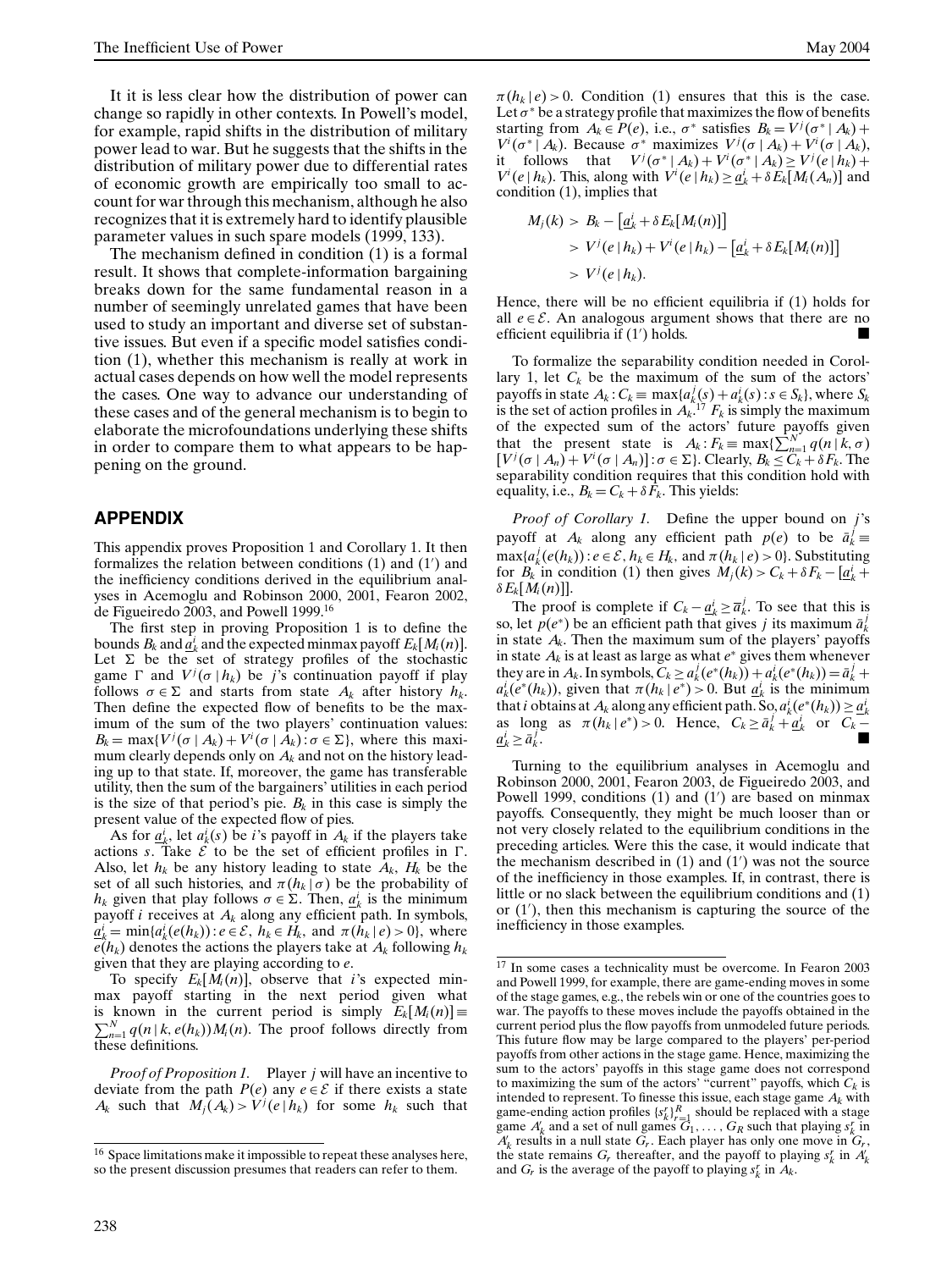The latter turns out to be the case. The slack between condition (1 ) and the equilibrium conditions in Acemoglu and Robinson 2001 is due solely to their assumption that taxation induces a deadweight loss. Were there no such loses, Acemoglu and Robinson's "general results would not be altered" (2001, 941) and there would be no slack. Moreover, condition (1) is identical to the equilibrium condition needed to guarantee inefficiency in Fearon 2003 and, in the limit as the discount factor goes to one, in Powell 1999. The slack between (1) and the equilibrium condition in de Figueiredo's game is due to the nonlinearity of the Pareto frontier and disappears as this frontier becomes linear.<sup>18</sup>

The inefficiency in Acemoglu and Robinson 2001 arises when the poor are in power (i.e., the regime is democratic) and times are bad. In these circumstances, the poor may or may not be able to buy off the rich through lower taxes and thereby prevent an inefficient coup. Whether or not the poor can prevent a coup depends on the cost of launching a coup as well as the values of other parameters. To simplify the analysis, Acemoglu and Robinson focus on Markov perfect equilibria and derive a condition sufficient to ensure that there will be costly coups in any Markov perfect equilibrium. However, this condition does not guarantee that there will always be coups in non-Markov equilibria, for the rich can punish the poor more severely in a non-Markov equilibrium if the poor renege on a promised level of taxation. This harsher punishment means that the poor can credibly commit to lower taxes in a non-Markov setting, and this makes it easier to sustain efficient equilibria. Hence, the first step in comparing condition (1 ) to the sufficient equilibrium condition in Acemoglu and Robinson's game is to extend their analysis to the non-Markov case. To ease the analysis, we also focus on the case in which there is no deadweight loss to taxation. (Acemoglu and Robinson [2001, 914] assume a deadweight loss to taxation as a matter of convenience in order to avoid corner solutions.)

The first step in the analysis is to identify the worst equilibrium for each player, i.e., the equilibrium that gives each player its lowest equilibrium payoff. Because this is the worst equilibrium, an efficient allocation can be supported in equilibrium if and only if both players are deterred from deviating from this allocation by the threat to revert to this worst equilibrium. Hence, a condition sufficient to ensure inefficiency in the non-Markov case is that at least one of the players prefers to deviate from every efficient allocation even when threatened in this way.

To construct the worst equilibrium, observe first that the rich and poor actors in Acemoglu and Robinson's game are really aggregates of identically behaved individuals. Let *R* and *P* denote these aggregate actors and *r* and *p* denote rich and poor individuals. Now consider the following strategies: The rich, *R*, set a tax rate of zero whenever they are in power and mount a coup whenever they are out of power and times are bad. The poor, *P*, set their optimal tax rate  $\tau^m$  whenever they are in power and launch a revolution whenever they are out of power and the times are bad. Absent deadweight losses, this optimal rate is 100%. (By assumption, the tax revenues are redistributed through transfers the size of which cannot

depend on whether an individual is rich or poor. The poor, therefore, maximize their net income by taxing everything away and redistributing it evenly across the population.)

These strategies constitute a subgame perfect equilibrium. It is also clear that this is the worst equilibrium for both players. Call this worst equilibrium *Z*, and let  $Z^j(\sigma)$  for  $j = p$  or *r* denote individual *j*'s payoff in the continuation game starting in state σ given that *R* and *P* play according to *Z*.

Now consider a path along which *P* sets a tax rate of  $\tau(\sigma | \pi)$ , where  $\sigma$  is the current economic state, i.e., whether times are normal or bad, and  $\pi$  is the history of economic states leading up to  $\sigma$ . This path can be supported in equilibrium if and only if the following strategies are subgame perfect: *P* offers  $\tau(\sigma | \pi)$  and *R* does not mount a coup if the current state is  $\sigma$  and the history of previous states is  $\pi$ . If either player ever deviates from these actions in any period, *P* and *R* start playing according to *Z*. Let  $V^j(\sigma | \pi)$  for  $j = r$ or *p* be *j*'s continuation payoff to playing according to these strategies starting in state  $\sigma$  after history  $\pi$ .

Following Acemoglu and Robinson's notation, take *hj* to be individual *j*'s capital stock. The fraction of the population that is poor is  $\lambda$ , so the total capital stock,  $h$ , satisfies  $h = (1 - \lambda)h_r + \lambda h_p$ . Times are normal and bad with probabilities 1 − *s* and *s*, respectively, and a unit of capital yields an income of one in normal times and an income of *a* < 1 in bad times. Consequently, setting a tax rate of  $\tau$  in normal times yields a revenue of  $\tau [(1 - \lambda)h_r + \lambda h_p]$  and a net transfer to a poor person of  $\Delta^p(\tau, n) = \tau[(1 - \lambda)h_r + \lambda h_p] - \tau h_p =$  $\tau (1 - \lambda)(h_r - h_p)$ . The net transfers  $\Delta^r(\tau, n)$ ,  $\Delta^p(\tau, b)$ , and  $\Delta^r(\tau, b)$  are defined analogously where the balanced budget requirement implies that  $(1 - \lambda)\Delta^r(\tau, \sigma) + \lambda \Delta^p(\tau, \sigma) = 0$  in state  $\sigma$ .

This implies that the poor's payoff starting in a bad state following history  $\pi$  is

$$
V^{p}(b \mid \pi) = ah_{p} + \Delta^{p}(\tau(b \mid \pi), b)
$$
  
+  $\beta[(1 - s)V^{p}(n \mid \pi') + sV^{p}(b \mid \pi')],$ 

where  $\pi' = {\pi, b}$  and  $\beta$  is the common discount factor. The first two terms on the right side of the equation are *p*'s payoff in the current period and the third term is its discounted expected continuation payoff. Thus, the continuation value of the aggregate actor *P* is

$$
V^{P}(b \mid \pi) = \lambda [ah_{p} + \Delta^{P}(\tau(b \mid \pi), b)]
$$
  
+  $\beta [(1 - s)V^{P}(n \mid \pi') + sV^{P}(b \mid \pi')],$ 

where individual and aggregate payoffs are related by  $V^P(\sigma | \pi) \equiv \lambda V^P(\sigma | \pi)$  for state  $\sigma$ .

Because the rich and poor simply divide each period's income as long as there is no coup, the aggregate income of the poor plus the aggregate income of the rich equals the present value of the expected flow of income:

$$
V^{P}(b \mid \pi) + V^{R}(b \mid \pi) = ah + \frac{\beta[(1-s)h + sah]}{1-\beta}.
$$

Combining the previous expressions and using  $h = (1 - \lambda)h_r$  $+\lambda h_p$  and  $(1 - \lambda)\Delta^r(\tau, b) + \lambda \Delta^p(\tau, b) = 0$  give

$$
V^{R}(b \mid \pi) = (1 - \lambda)ah_r + (1 - \lambda)\Delta^{r}(\tau^{b}(\pi))
$$
  
+ 
$$
\frac{\beta(1 - s + sa)h}{1 - \beta} - \beta[(1 - s)V^{P}(n \mid \pi^{r})]
$$
  
+ 
$$
sV^{P}(b \mid \pi^{r})].
$$

The net transfers to the rich are negative if the poor set a positive tax rate, so  $\Delta^r(\tau(b|\pi))$  is bounded

<sup>18</sup> This close relationship between the inefficiency condition based on minmax payoffs and the equilibrium conditions is actually not very surprising. In applied work, one often simplifies the analysis by constructing models in which the most severe punishments one actor can impose on another are part of a subgame perfect equilibrium, e.g., defecting in every round in a prisoner's dilemma. When this is done, little will be lost in looking at minmax payoffs of continuation games rather than the incentive compatiblity constraints on equilibrium payoffs in continuation games.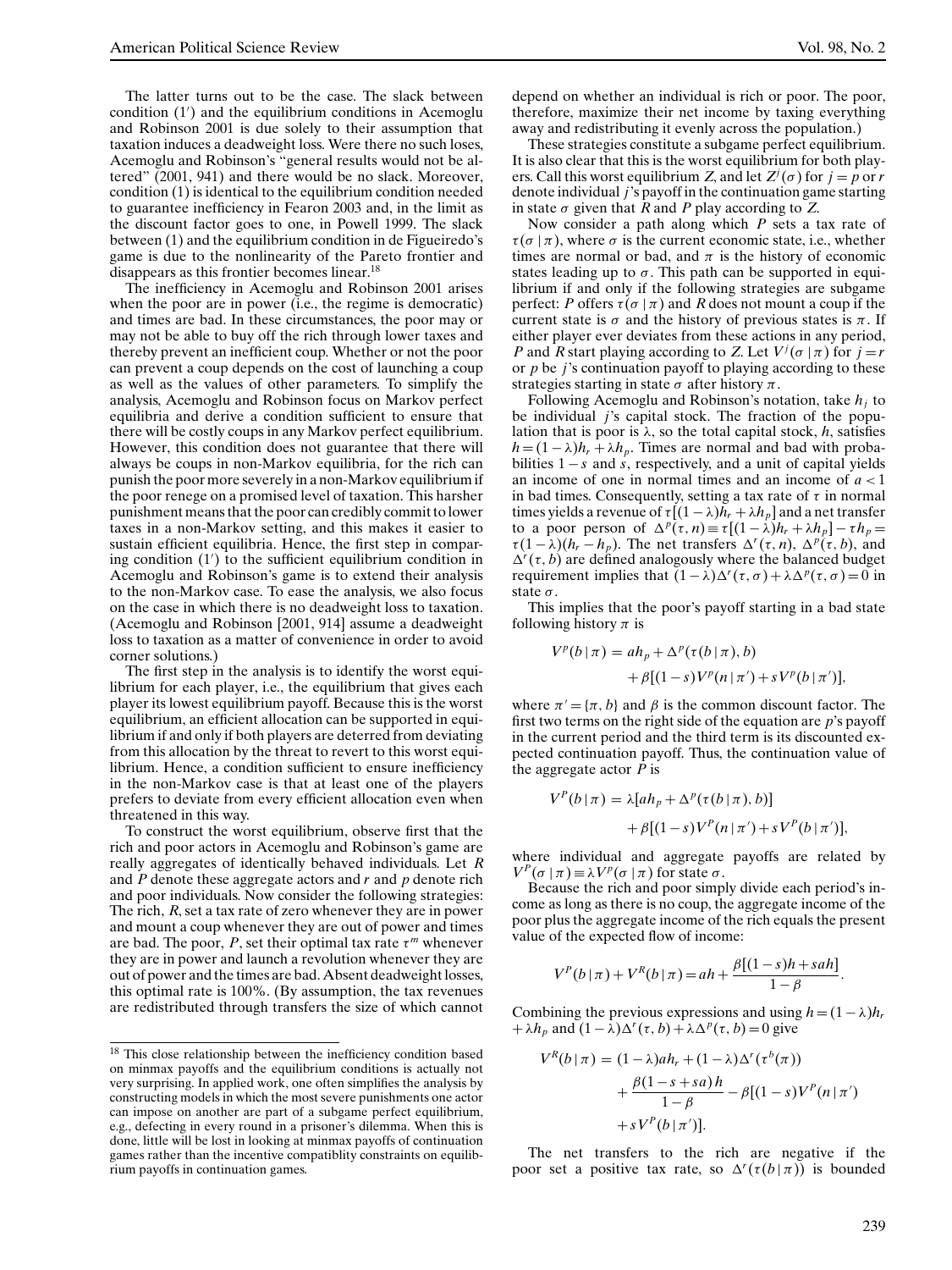above by zero. Incentive compatibility at the aggregate level (which is equivalent to the individual level) also means that  $V^P(n | \pi') \ge Z^P(n)$  and  $V^P(b | \pi') \ge Z^P(b)$ , where  $Z^P(\sigma) \equiv \lambda Z^P(\sigma)$ . Hence,

$$
V^R(b \mid \pi) \le (1 - \lambda)ah_r + \frac{\beta(1 - s + sa)h}{1 - \beta}
$$

$$
- \beta[(1 - s)Z^P(n) + sZ^P(b)].
$$

But incentive compatibility also requires the aggregate payoff of the rich to be at least as large as their payoff to deviating and getting *Z* instead, i.e.,  $V^R(b|\pi) \geq Z^R(b)$ . So a condition sufficient to ensure that there are no efficient equilibria is

$$
Z^{R}(b) > (1 - \lambda)ah_{r} + \frac{\beta(1 - s + sa)h}{1 - \beta}
$$

$$
- \beta[(1 - s)Z^{P}(n) + sZ^{P}(b)]. \qquad (A1)
$$

This is the condition needed to ensure inefficiency based on an equilibrium analysis of the game. It is also identical to condition (1 ). The left side of (1 ) is *R*'s minmax payoff in conditionally undominated strategies. This excludes the possibility that either player would try to depose the other in normal times, as these are conditionally dominated. *P*, therefore, minmaxes *R*(in conditionally undominated strategies) by setting a tax rate of 100% whenever the poor are in power and launching a revolution whenever the poor are out of power and times are bad. This gives a rich individual *r* and the rich *R* minmax payoffs of  $Z^{r}(b)$  and  $Z^{R}(b)$  starting from bad times. It also means that the left side of  $(1')$  is  $Z^R(b)$ .

As for the right side of  $(1')$ , the total flow of benefits starting from bad times is just  $B_b = ah + \beta[(1-s)h + \frac{sa}{1-\beta}]$ . The worst that the poor can do in bad times along an efficient path is what they would receive if they paid no taxes and therefore received no transfers, i.e., λ*ahp*. As for their expected minmax payoff starting in the next period, *R* minmaxes *P* (in conditionally undominated strategies) by setting a tax rate of zero whenever the rich are in power and launching a coup whenever the rich are out of power and times are bad. This means that *P*'s expected minmax payoff before the state is revealed is  $(1-s)Z^{P}(n) + s Z^{P}(b)$ . Condition (1') then gives

$$
Z^{R}(b) > ah + \frac{\beta[(1-s)h + sah]}{1-\beta} - \lambda ah_{p}
$$

$$
-\beta[(1-s)Z^{P}(n) + sZ^{P}(b)],
$$

which reduces to  $(A1)$ .

Turning to the relation between condition (1) and Fearon's (2003) equilibrium conditions, his Proposition 3 establishes equilibrium conditions that ensure that there exists no efficient subgame perfect equilibrium. Let  $V_G^P$  be the government's expected continuation payoff going into a peace period given that the government never offers anything and the rebels fight at every opportunity. Similarly, let  $\bar{V}_R^W$  be the rebels' continuation payoff but starting from a state in which the government is weak. (See Fearon 2003 for a more detailed specification of  $V_G^P$  and  $V_K^W$ . The notation used here is consistent with his.) Then there are no efficient equilibria in Fearon's model if and only if  $V_R^W + \delta V_G^P > 1/(1 - \delta)$ .

This requirement is identical to condition 1 above. The rebels' minmax payoff starting in a period in which the government is weak is what they obtain by fighting in every period and is  $V_R^W$ . Expressing this is the notation used in condition (1) gives  $M_R$ (weak) =  $V_R^W$ . Since the pie to be divided in each period is one,  $B_k = 1/(1 - \delta)$ . The minimum



*R* can get in any period in which it is weak along any efficient path is zero. Finally, if the government and rebels reach an efficient allocation when the government is weak, the next period will be what Fearon calls a peace period and the government's expected minmax payoff entering that period is  $V_G^P$ . This leaves  $E_w(M_G) = V_G^P$ . Condition 1 then gives  $V_R^W > 1/(1-\delta) - 0 - \delta V_G^P$ , which is identical to the equilibrium condition.

Inefficiency condition (1) and the equilibrium condition needed to ensure inefficiency in de Figueiredo 2003 are identical if the Pareto frontier is linear, i.e., if  $\beta = \frac{1}{2}$ . To establish this, take  $\beta = \frac{1}{2}$  and assume without loss of generality that *A* is the weaker party (i.e.,  $\gamma \leq \frac{1}{2}$ ). To specify the equilibrium conditions leading to inefficient insulation, recall that a party only has the option of insulating the first time it comes to power and consider the subgame in which *B* comes to power in the first round and, therefore, before *A*. This subgame is outlined in Figure 2.

Evaluating *A*'s decisions, suppose that *A* is deciding whether to insulate when it first comes to power, i.e., at (ii) in Figure  $2^{19}$  If *A* insulates, it obtains  $\alpha$  in the current period plus an expected continuation payoff of  $\delta[\alpha\gamma + \frac{1}{2}\alpha(1-\gamma)]/(1-\delta)$ . If *A* does not insulate, *B*'s unique best response is to overturn *A*'s policies whenever possible. (With  $\beta = \frac{1}{2}$ , there are no gains to cooperating on not overturning each other's policies.) This leaves *A*with a payoff of one whenever it is in power and zero whenever it is out of power. This yields  $1 + \delta \gamma/(1 - \delta)$ . *A*, therefore, weakly prefers to insulate at (ii) if

$$
\alpha \left[ 1 + \frac{\delta \left[ \gamma + \frac{1}{2} (1 - \gamma) \right]}{1 - \delta} \right] \ge 1 + \frac{\delta \gamma}{1 - \delta}.
$$
 (A2)

or, equivalently, if  $\alpha \ge \alpha_{A|N} \equiv [1 - \delta(1 - \gamma)]/[1 - \delta(1 - \gamma)]$  $(1 - \beta)$ ]. Similarly, *A* weakly prefers to insulate at (iii) if  $\alpha \geq \alpha_{A|I} \equiv 1 - \delta(1 - \gamma)$ . Clearly,  $\alpha_{A|I} < \alpha_{A|N}$ .

Now consider *B*'s decision at (i) if *A*overturns *B*'s policy whenever possible. Assume further that  $\alpha_{A|I} < \alpha < \alpha_{A|N}$ which means that *A* only insulates if *B* did. Then *B* weakly prefers to insulate if  $\alpha \ge \alpha'_B \equiv [1 - \delta(1 - \gamma)][1 - \delta\gamma]/[1 - \delta +$ <br> $\frac{1}{2}\delta(1 - \gamma)$ ]. A locker then shows that  $\alpha' > \alpha \dots B$ , therefore  $\frac{1}{2}\delta(1-\gamma)$ ]. Algebra then shows that  $\alpha'_{B} > \alpha_{A|N}$ . *B*, therefore,

<sup>19</sup> de Figueiredo's equilibrium analysis assumes that *A* either insulates or not regardless of whether *B* has ever been in office before. But *A*knows whether *B* has held power before and, therefore, whether *B* will have the option of insulating when it next comes to power. Accordingly, *A*can condition its decision on this information. This affects the cut points that define the equilibrium conditions at which a party insulates but does not affect de Figueiredo's general conclusions.